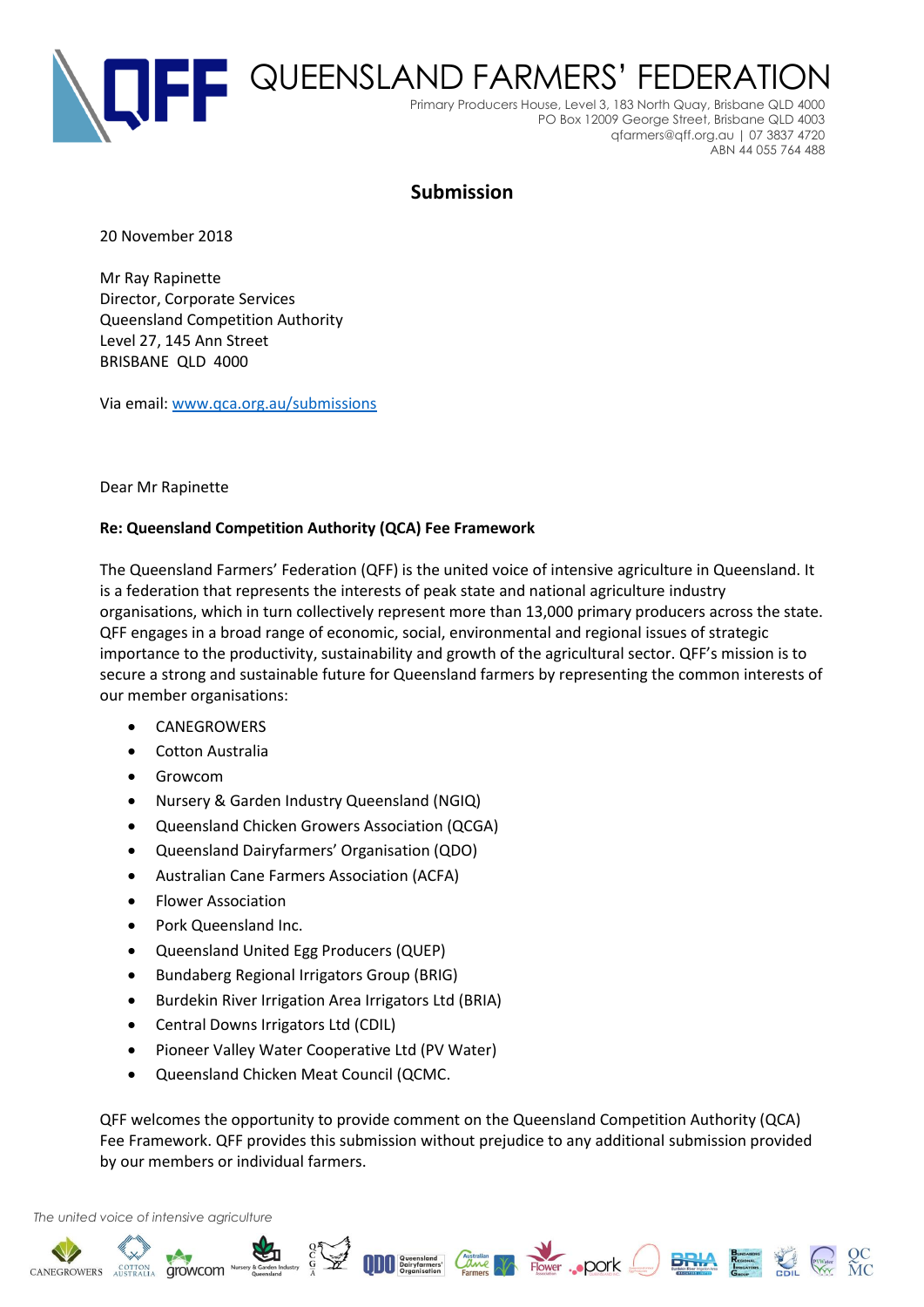

## *Background*

The QCA's primary role is to ensure monopoly businesses operating in Queensland, particularly in the provision of key infrastructure, do not abuse their market power through unfair pricing or restrictive access arrangements. The QCA administers and discharges its responsibilities by ensuring compliance with the *Queensland Competition Authority Act 1997* (the Act) and other relevant legislation including the *Electricity Act 1994*. The QCA's services and functions are detailed in the Act and the services and functions for which fees are payable are included in Schedule 1 of the Queensland Competition Authority Regulation 2007 (the Regulation).

The majority of QCA's operations are funded by fees paid by the entities it regulates. In turn, fees charged to regulated entities may be passed on to the customers of the regulated entity via a QCA Levy.

Section 3 of the Regulation allows the QCA to charge fees for providing a service or performing a function set out in Schedule 1 of the Regulation provided the amount charged is:

- (a) considered to be reasonable by the QCA; and
- (b) not more than the reasonable cost of providing the service or performing the function.

Separately from fees, the QCA's only other source of revenue is provided via a grant from the State Government. Operational expenditure that is not reasonable to charge to regulated entities and monitored sector entities is funded by the grant.

# QFF understands that the purpose of this fee framework

[\(http://www.qca.org.au/getattachment/654eb7a5-e1c5-4dc2-ac55-b909cc942ba3/QCA-Fee-](http://www.qca.org.au/getattachment/654eb7a5-e1c5-4dc2-ac55-b909cc942ba3/QCA-Fee-Framework-2018-Draft-Review-and-Update.aspx)[Framework-2018-Draft-Review-and-Update.aspx\)](http://www.qca.org.au/getattachment/654eb7a5-e1c5-4dc2-ac55-b909cc942ba3/QCA-Fee-Framework-2018-Draft-Review-and-Update.aspx) is to set out the approach and methodology the QCA will apply when determining and allocating fees to regulated entities and other entities or industries the QCA is directed to monitor.

### *QFF's Position*

Price/revenue regulation is a surrogate for market competition. In the absence of competition, customers are exposed to the risks of monopoly supply which may result in inadequate service standards and/or over-pricing (customer gouging). As such, Queensland's regulatory framework and associated principles for both electricity and irrigation water pricing is to ensure that price/revenue levels are efficient in terms of preventing monopoly exploitation of customers while ensuring that the monopoly business is sustainable.

QFF regards the lack of market competition in irrigation water and particularly electricity to regional Queensland as a failing of government. The costs associated with this failing (i.e. the lack of retail and competition in particular) should not be passed onto consumers, who typically have no choice but to deal with the monopoly, leaving them disadvantaged by the monopoly situation in addition to being liable for the costs incurred to regulate the monopoly.

### *Transparency*

Where fees are proportioned to users, QFF believes that it is in the interests of Queensland's water and electricity customers that there is greater transparency and evidence of prudency in the QCA cost structures and the costs ultimately apportioned to specific user groups.

QFF notes the over simplistic example 'cost estimate' provided as part of the Fee Framework Paper. In all cases, customers require more detailed information regarding cost apportioned and the prudency of those costs including an options analysis where appropriate. For example, QFF is aware that the QCA has a limited workforce and, as such, relies on consultants where required to fulfil critical skills and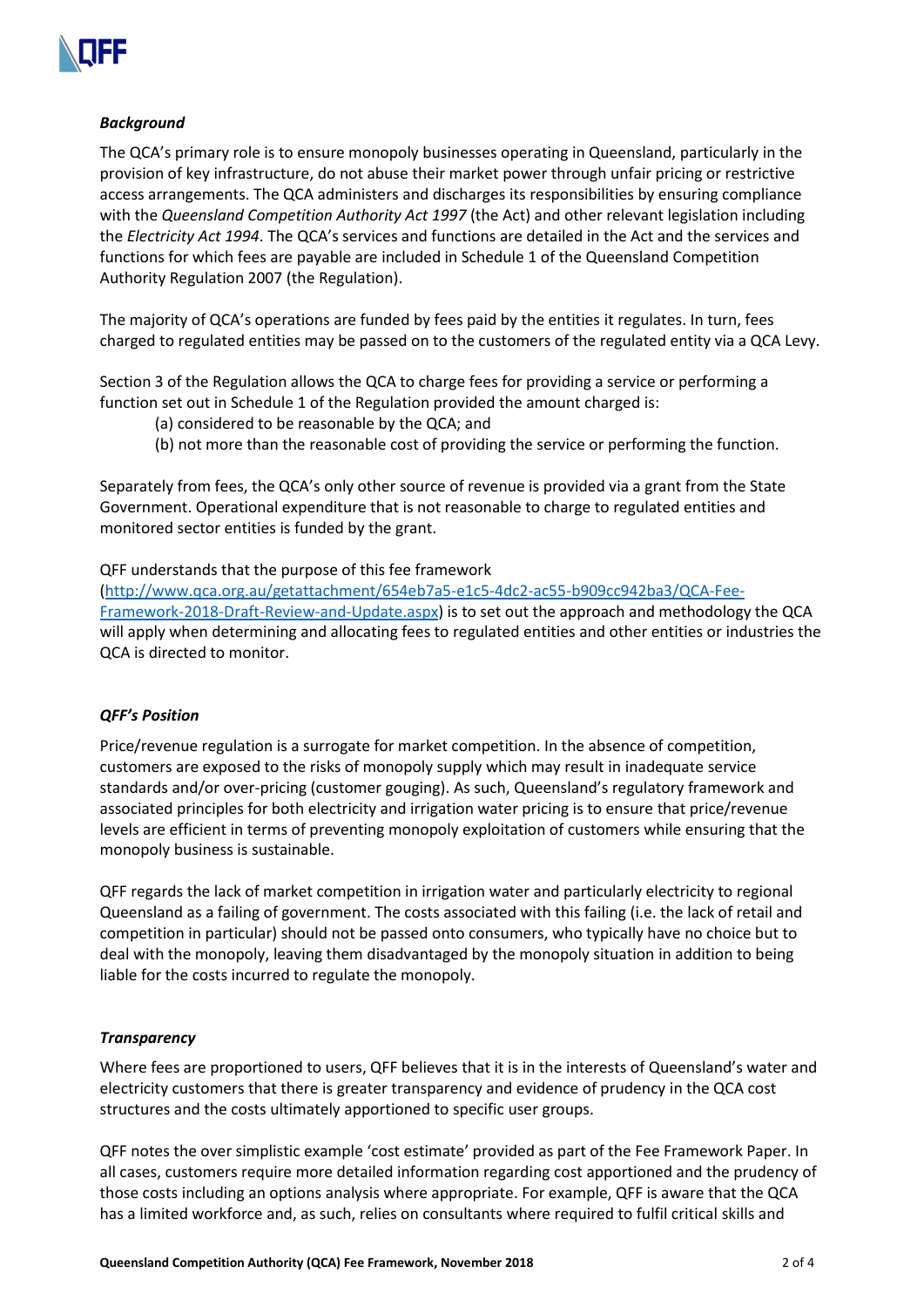

knowledge gaps (which we note is not a cost line item). It would be beneficial to customers to understand in advance which elements of an investigation will be undertaken internally and which will be subject to external analysis (and potentially higher fees). If indicative of what can be expected, QFF is also concerned that organisational overheads are almost as much as the cost of the people assigned to undertake the investigation work.

QFF would also like to understand how the cost structure and apportionment of fees compares to other regulatory bodies such as the NSW Independent Pricing and Regulatory Tribunal (IPART), including clearly defined benchmarking where appropriate with like for like services.

QFF also suggests that there must be greater specificity about the cost allocation methodology employed by the QCA to determine whether its costs (comprising staff and other costs, particularly those associated with consultancy fees) are funded from the QCA Levy or the State Government grant.

### *Cost Allocation - Irrigation Pricing Review*

# The Fee Framework states,

*The apportionment of the costs of any regulation of government owned water businesses will be determined having regard to fairly allocating the costs to the beneficiaries of the regulatory service, and having regard to the terms of any specific direction notice issued by the Treasurer. The apportionment of shared costs or fees will generally be based on water volume or other relevant measure. For example, shared regulatory costs or fees relating to any regulation for the supply of water to irrigation customers will be based on water entitlements (mega litres) held by irrigation customers of each water business*<sup>1</sup>

QFF understands that SunWater has raised a number of concerns around the existing Irrigation Pricing Review, specifically that *while some aspects of the irrigation price review can reasonably be apportioned across all irrigation customers, the referral notice identifies issues that apply to a limited number of schemes.* For example, dam safety or the development of alternative tariff groups.

QFF supports the principle of a user pays system acknowledging that some schemes will require further man-hours and resources, and possibly the appointment of suitably qualified consultants to provide the analysis required to make robust pricing decisions. However, in the case of the current Referral Notice (dated 29 October 2018) the individual irrigation schemes have had no control over the content of the Referral Notice and would therefore be penalised for studies and additional QCA work for which they have no control and may not support – dam safety, which QFF considers a public good, and the development of alternative tariff groups as a result of poor government decision-making processes which have impacted scheme viability.

QFF therefore only supports a direct user pays concept where additional investigation has been specifically requested by the user(s) and a full estimate of fees has been provided in advance.

QFF supports SunWater's position that for '*expenditure on issues affecting all service contracts, allocate costs via a common allocator, potentially based on the share of total expenditure'*. However, the nature of the common allocator requires further consultation with all customers and may vary over time.

# *Electricity*

Energy Queensland Limited (EQL) has advised QFF that they will not be providing a submission to the QCA's Fee Framework update at this stage, and they do not have any issues with the QCA's current approach to apportion the fees for electricity distribution equally to Ergon and Energex. EQL has also advised that they are satisfied for the electricity retailer component to continue to be applied only to retailers with over 1,000 customers.

<sup>1</sup> QCA 2018, Draft Fee Framework, p.4